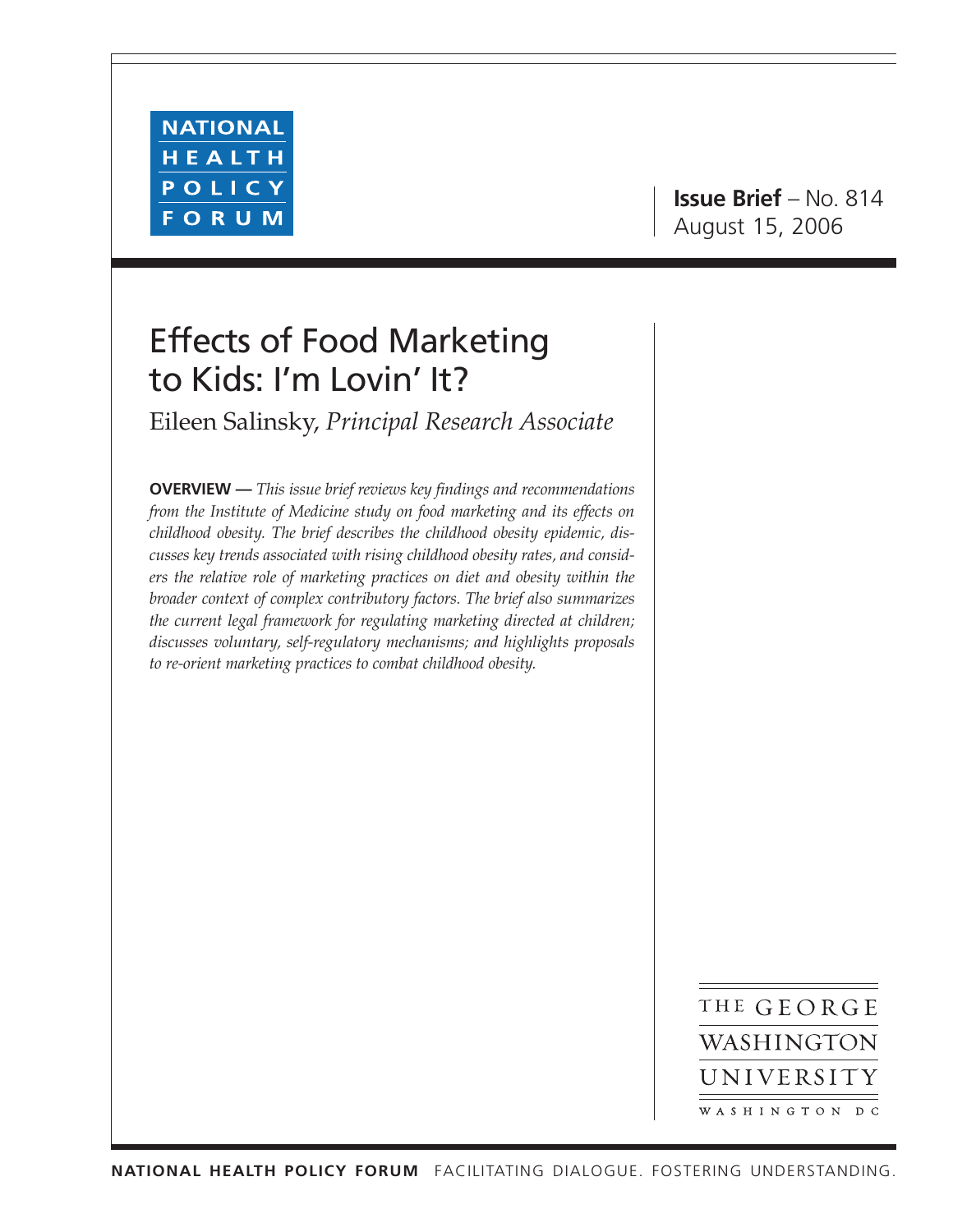# Effects of Food Marketing to Kids: I'm Lovin' It?

Anyone who has ever shared a grocery store aisle with a child has likely heard the anguished pleas and frantic demands for the junk food du jour: "Pleeeeeeease, can I have it!!?" Parents seeking to encourage healthy eating habits can feel overwhelmed and completely outmatched by slick, seemingly relentless advertisements hawking the latest high-sugar, highfat, or high-sodium goodie to their kids. Marketing tie-ins to popular characters near and dear to children's hearts further undermine the comparative appeal of the boring, "spokesprincess"-free apple or carrot offered as an alternative. Such encounters can leave parents yearning for some kind of sanctuary from the barrage of consumer advertising directed at their children.

Yet parents can (and often do) say "NO!" They are free to restrict their children's exposure to advertising and to deny requests for unhealthy products. The food and beverage industries have a legitimate business interest in marketing products that apparently meet broad consumer demands, and they have a constitutionally protected right to provide truthful information about those products to the public. Commercial interests and rights can be curtailed to protect a compelling public interest, but striking an appropriate balance between the public good and constitutionally protected individual or corporate right to freedom of expression can be challenging.

As the nation's childhood obesity rate reaches epidemic proportions, debate has intensified regarding the role that food and beverage marketing has played in shaping the diets and health of children and youth. Congress directed the Centers for Disease Control and Prevention (CDC) to review the evidence base regarding the effect of food marketing on childhood obesity and related chronic health conditions in fiscal year 2004. CDC, in turn, charged the Institute of Medicine (IOM) of the National Academies with exploring these issues. The IOM convened a committee to investigate and their study, *Food Marketing to Children and Youth: Threat or Opportunity?,* confirms the alarming growth in the number of obese children and youth and documents a sobering range of negative health outcomes linked to this trend. The committee's report compiles ample evidence that the prevailing pattern of food and beverage products marketing to children and youth has been focused on products that are high in total calories, sugar, salt, and fat and low in nutrients. Over the past few decades, children have been eating more of these products, and the changes in children's diets are partly responsible for increased rates of childhood obesity.

**National Health Policy Forum** Facilitating dialogue. Fostering understanding.

2131 K Street NW, Suite 500 Washington DC 20037

202/872-1390 202/862-9837 [fax] [nhpf@gwu.edu \[e](mailto:nhpf@gwu.edu)-mail] [www.nhpf.org \[w](http://www.nhpf.org)eb]

**Judith Miller Jones** *Director*

**Sally Coberly** *Deputy Director*

**Monique Martineau** *Publications Director*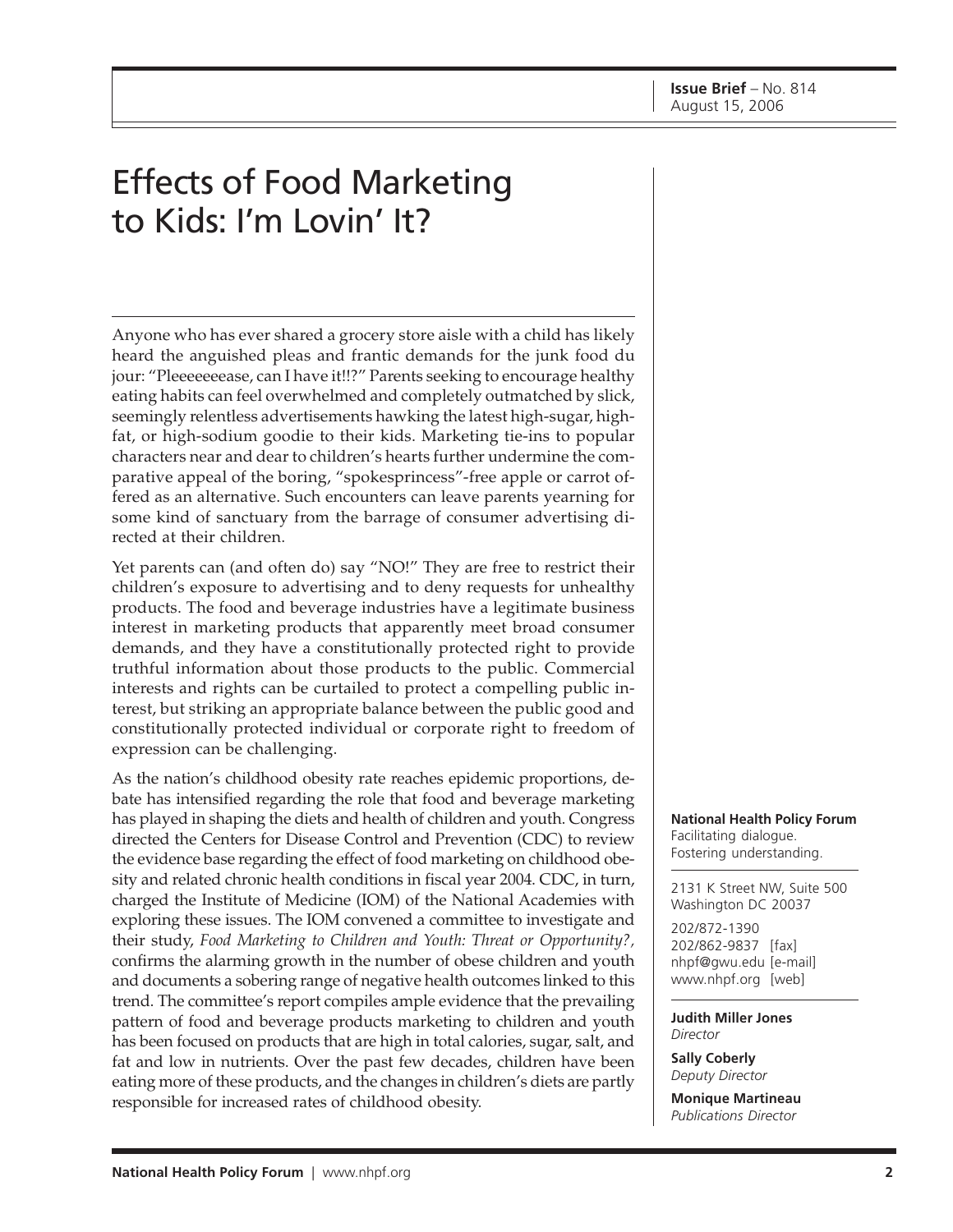Marketing practices appear to contribute to this dynamic. The IOM found that the existing evidence base was sufficient to establish a relationship between television advertising and children's diets, but it could not establish a direct causal link between commercial advertising and other forms of marketing and increasing childhood obesity rates. In light of the broad range of individual, environmental, cultural, and societal factors that influence childhood obesity and the methodological challenges inherent in disentangling these effects, the IOM committee could not conclude the degree to which marketing has led to changing dietary practices, increased caloric consumption, and weight gain based on available evidence.

The IOM committee convened to study the issue did, however, identify a number of ways that marketing efforts could be redirected to promote children's health, and it laid out discrete steps that could be taken by the food, beverage, restaurant, food retail, entertainment, and advertising industries; the media; parents; schools; and policymakers to move in this direction. This issue brief reviews the key findings and recommendations of the IOM report and provides an update on recent industry and policy efforts to modify food marketing strategies directed at children.

#### **A GROWING PROBLEM**

Obesity rates in children have more than tripled over the past four decades. In 1963 just 4 percent of children aged 6–11 and 5 percent of youth aged 12–19 were obese.<sup>1</sup> By 2003, the rate of obesity had risen to approximately 17 percent for both age groups.<sup>2</sup> An additional 15 percent of children are at risk of becoming obese. These prevalence rates suggest that more than 18 million school-age children and youth in the United States are obese or at risk. The prospects for preschool children are not encouraging; approximately 10 percent of young children aged  $2-5$  are obese.<sup>3</sup>

#### **Defining Obesity**

The IOM defines obesity in children as those having a body mass index (BMI) equal to or greater than the 95th percentile of the age- and genderspecific BMI charts developed by the Centers for Disease Control and Prevention (CDC); at risk for obesity is defined as having a BMI between the 85th and 95th percentiles. CDC chose not to include the NHANES III (1988-1994) body weight data in the revised year 2000 BMI standards for children aged 6 years or older, as these data would have shifted the BMI curves upwards, erroneously conveying appropriateness to the higher weights. The CDC uses the terms overweight and at risk for overweight for children according to the same cut-off points.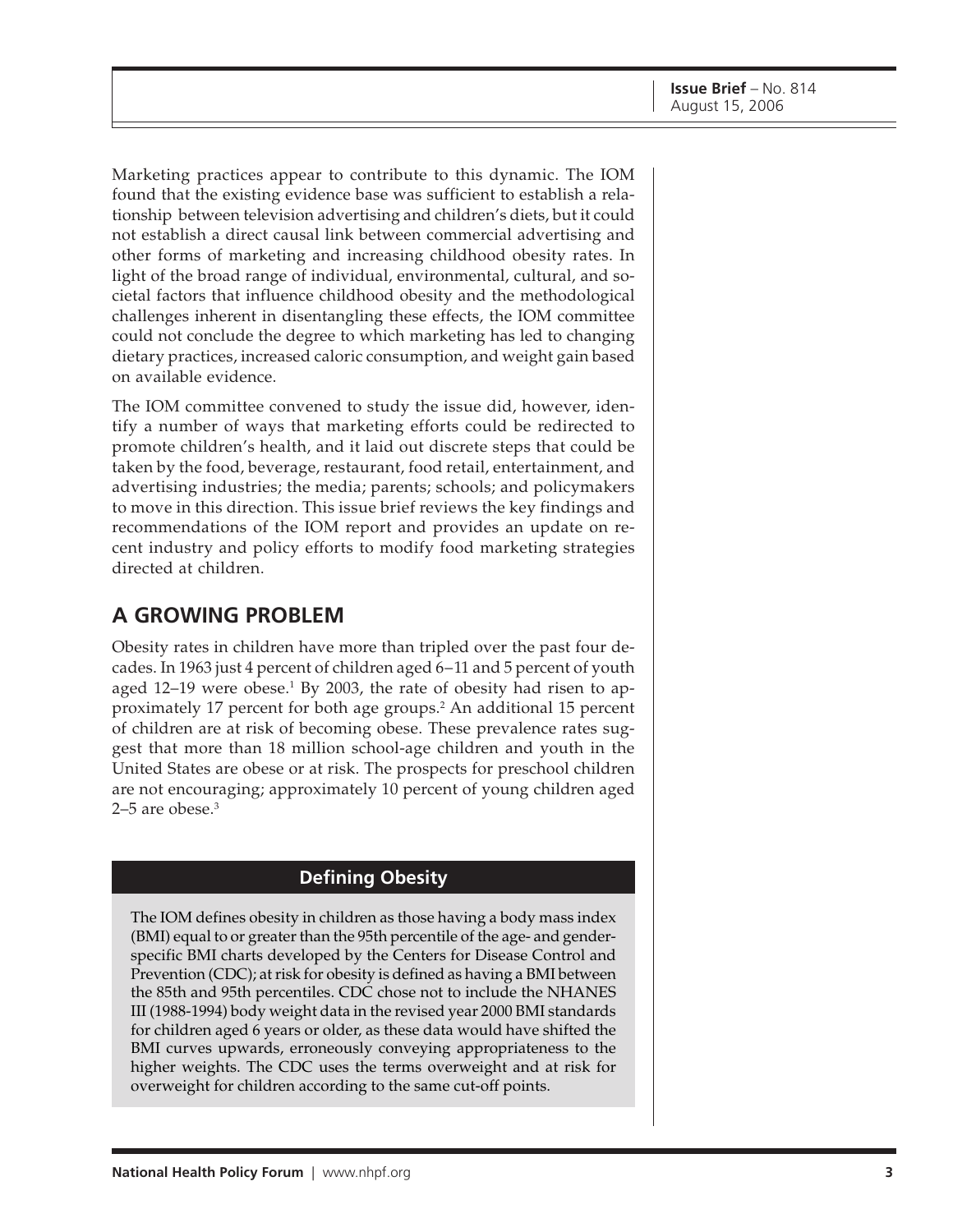Childhood obesity is even more common in racial and ethnic minority communities. African-American and Mexican-American children have a greater prevalence of obesity and are at greater risk of becoming obese than are non-Hispanic whites. These disparities in obesity rates become more pronounced with increasing age. Although obesity rates in adults appear to be inversely related to income, racial differences in childhood obesity are not clearly correlated to income inequality. Although the prevalence of obesity in



*Source: Adapted from Institute of Medicine (IOM),* Food Marketing to Children and Youth: Threat or Opportunity? *December 2006, figure 2-1, p. 2-4.*

white adolescents is higher among low-income children, no clear relationship between family income and obesity exists in other age, racial, or ethnic subgroups.4

The consequences of childhood obesity are severe, influencing children's mental, physical, and social well-being and resulting in significant health care expenditures. Despite the fact that obesity in children is becoming increasingly common, obese children continue to be stigmatized and discriminated against by their peers, leading to low self-esteem, negative body image, and sometimes depression. The physical disorders associated with childhood obesity include hypertension, glucose intolerance/ insulin resistance, and orthopedic problems. Within a decade, it is estimated that more children will have type 2 diabetes than type 1 diabetes.5 In 2001, an estimated \$127 million was spent on hospital costs for children and youth with obesity-related conditions, representing a threefold increase over the last two decades.<sup>6</sup>

The negative health outcomes associated with childhood obesity have both short- and long-term implications. Even when clinical symptoms of disease do not appear in childhood, the social, metabolic, and physiological changes related to obesity tend to track into adult life and increase the risk of both premature death and disability. An estimated three-fourths of obese adolescents will be overweight as adults and will thus face the persistent risk of developing diabetes and cardiovascular disease.7 A growing body of evidence suggests that the brain-body response to stress is conditioned in childhood, and childhood obesity may set the stage for a lifetime of emotional, physical, and social disorders. Childhood obesity may even contribute to the risk of developing certain types of cancer later in life. There is also some evidence that obese children are less likely to continue their education than their lean peers, and therefore face diminished earning potential.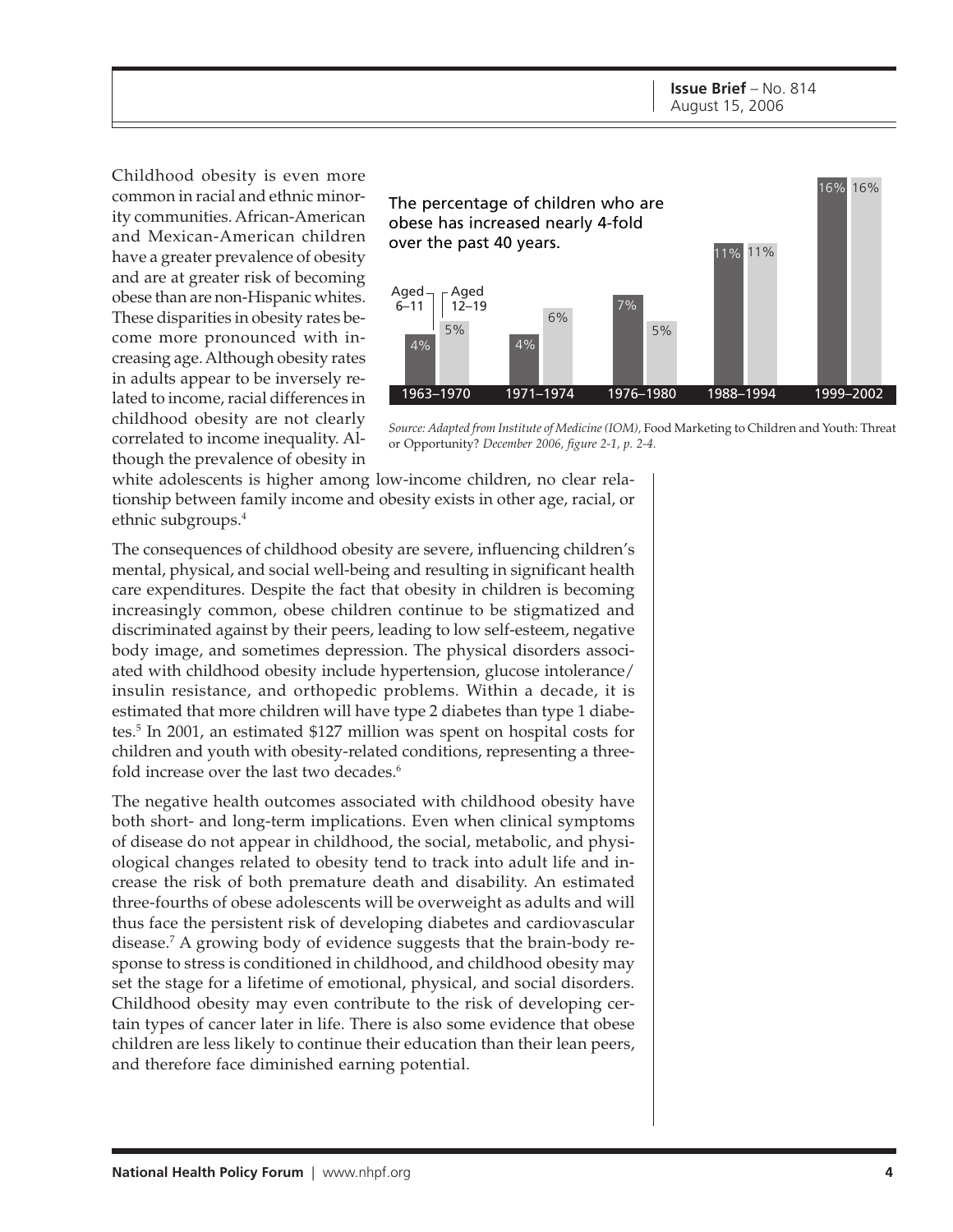#### **BALANCING CALORIC CONSUMPTION WITH ENERGY EXPENDITURES**

Changing diets have contributed to the rise in childhood obesity, but the impact of these dietary trends relative to declines in physical activity on obesity rates cannot be determined precisely. However, increases in caloric consumption are clear. Total caloric intake has increased substantially over the past 25 years for preschool children and adolescents, and more modest increases have been observed for children aged 6–11. Average daily calorie consumption has increased across age groups more than 6 percent, rising from 1,840 calories in the late 1970s to 1,958 calories in the mid-1990s.<sup>8</sup> This seemingly small increase in daily consumption patterns is significant because obesity can develop from a relatively small daily caloric excess sustained over several months or years.

In addition to consuming an increased number of calories, the mix of foods in children's diets has also changed substantially over the past few decades. Children consume a large proportion of their total calories from foods and beverages that are of high-calorie and low-nutrient value. Today's children consume more carbonated soft drinks, fruit drinks, candy, french fries, and pizza than they did in the late 1970s. Consumption of milk, beef, and pork declined during the same period. These dietary changes have resulted in increased carbohydrate intake, increased sodium intake, and decreased fat intake (although total fat and saturated fat intake remain at levels that exceed dietary recommendations). Children consume added sugars well above suggested limits and fail to meet daily recommendations for eating vegetables, fruits, and whole grains.

A number of changes in dietary practices are associated with these dietary outcomes. Snacking prevalence has increased, breakfast consumption has decreased, portion sizes have increased, and a greater proportion of total calories are now consumed outside the home. Approximately one-third of children's daily caloric intake is derived *Source: Adapted from IOM,* Food Marketing

Between 1965 and 1996, the total amount (in grams per day) of soft drinks that adolescents drink has risen, whereas the amount of milk has fallen.





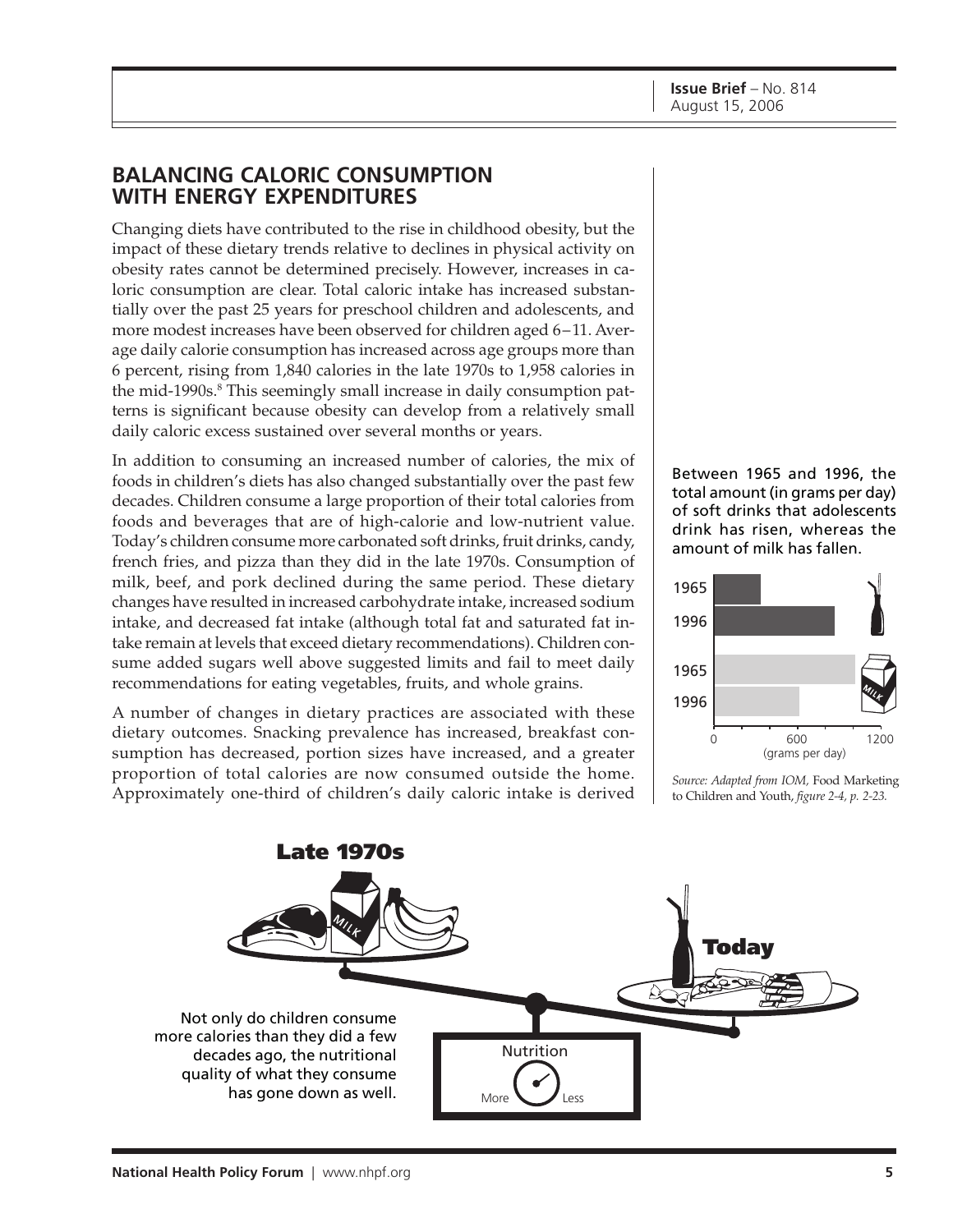from foods prepared outside the home, increasing more than 60 percent since the late 1970s. "Away from home" eating is distributed fairly evenly across schools (9 percent of total calorie consumption), fast food restaurants (10 percent of total calorie consumption), and other out-of-home locations (13 percent of total calorie consumption). Foods prepared away from home generally contain more total fat and less dietary fiber than foods prepared at home. No single product or trend in eating behavior can be isolated as being "responsible" for driving childhood obesity rates upward. The collective influence of a number of dietary changes for children has contributed to a growing imbalance between "energy in" and "energy out," thus increasing obesity risk.

Energy

Energy **OUT**

**IN**

Declines in physical activity also appear complicit in increasing energy imbalance and obesity in children, but the magnitude of its role is unclear. Longitudinal data are not available to estimate how children's energy

expenditure (due to physical activity, metabolic processes, and normal growth and development) has changed over time. The absence of these data makes it difficult to gauge the extent to which declines in physical activity have compounded the observed increases in caloric intake. Many experts believe that children are less active than they were decades ago. The amount of time spent engaged in sedentary pursuits (such as television viewing and video game playing) has increased, while opportunities for physical activity (such as time spent outdoors and physical education during school hours) have declined. While exact changes in the energy in– energy out calculation cannot be reliably measured, it is clear that (i) more children are now experiencing an energy imbalance, (ii) the level of this imbalance appears to be increasing, and (iii) increased calorie consumption has certainly played a significant role.

#### **IS MARKETING TO BLAME?**

Commercial advertising and other forms of marketing directed at children have risen in concert with increasing caloric intake, undesirable dietary changes, and escalating obesity rates. Spending on all advertising and marketing directed at children and youth in 2004 totaled approximately \$15 billion. Roughly two-thirds (\$10 billion) of these marketing dollars were spent to promote food, beverage, and restaurant products. The nature of these efforts has also diversified as food and beverage manufacturers have pursued a broad variety of marketing strategies including Internet-based "advergames," in-school promotions, and cross-marketing with movies and other forms of entertainment, in addition to the more familiar forms of television advertising.9

The scale and breadth of food and beverage marketing directed at children underscores the importance of the childhood and adolescent markets to these industries. Market research suggests that the sales revenue driven by the purchase influence of children and adolescents has increased

Advertising dollars spent on products geared toward children and youth grew to a total of \$15 billion in 2004.

Excess

**WEIGHT**



*Source: IOM,* Food Marketing to Children and Youth, *pp. 4-32 and 4-33.*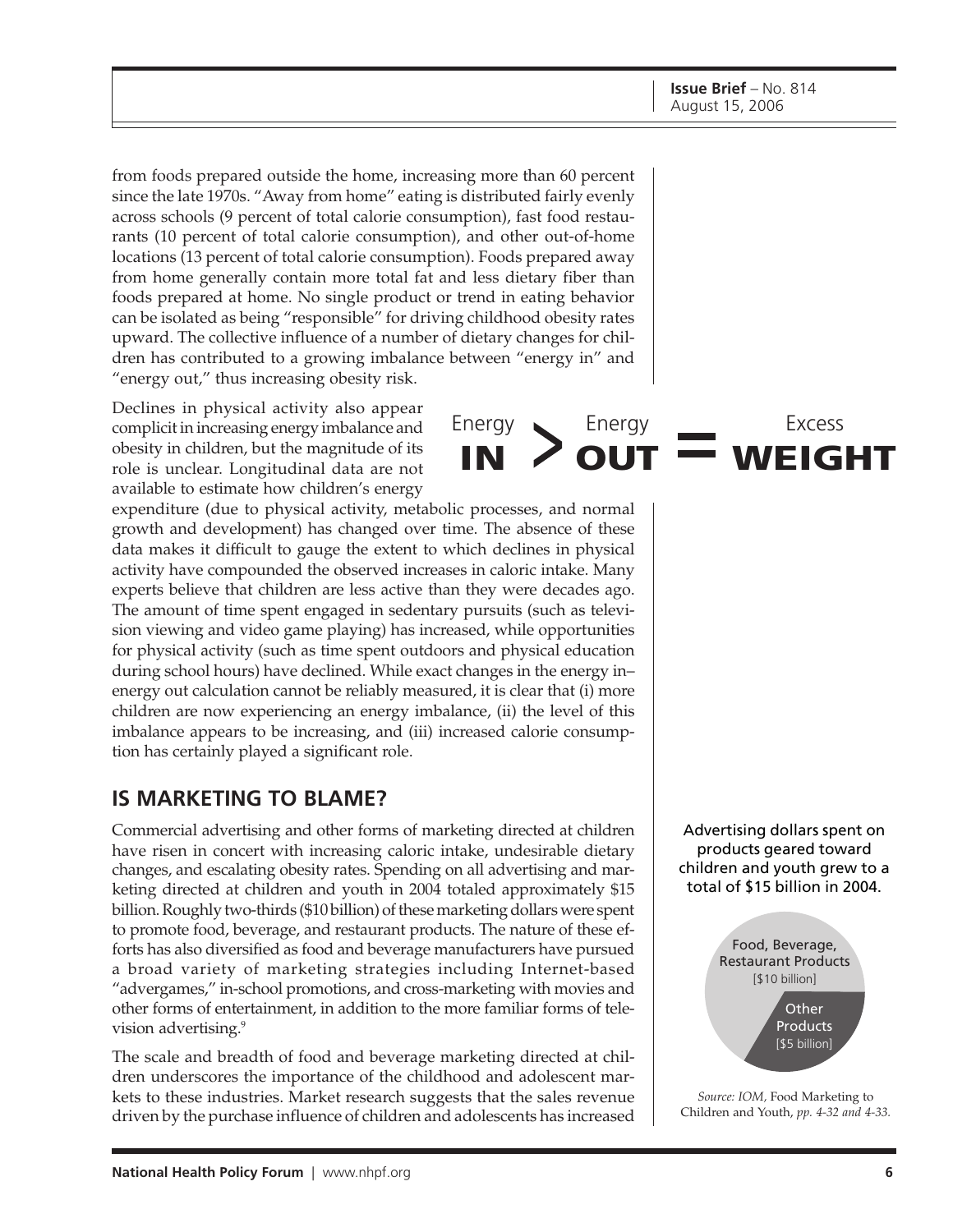by nearly 70 percent over the last decade, rising from approximately \$295 billion in 1993 to \$500 billion today. Children and youth are an important segment of the consumer goods market because they represent more than one-quarter of the U.S. population, increasingly command discretionary income, are influential in determining household purchases, and are in the formative stages of developing brand loyalty—a key attraction for manufacturers hoping to secure long-term customers and sales revenue.

Industry investments alone are suggestive of the effectiveness of marketing, but strong scientific evidence also documents that advertising influences both the food and beverage preferences and the purchase requests of children.10 Research also shows that children's purchase requests exert a significant influence on parental purchase decisions. One study found that children observed in a grocery store with their parents successfully instigated purchases 45 percent of the time. Although a smaller evidence base exists for adolescents (who are more likely to make direct purchase decisions and wield more influence in parental purchase decisions), available research on teens is consistent with these findings.

Although advertising is clearly effective in increasing both requests for and sales of promoted products, the role of marketing in shaping children's overall diets and influencing their risk of obesity is more ambiguous. Increased exposure to television advertising is associated with both increased dietary intake and increased adiposity in children. In teens, increased advertising exposure has been correlated to increased body weight, but it does not appear to have an independent effect on diet. These findings might tempt some to a where-there's-smoke-there's-fire conclusion, but the *causal* effect of marketing on children's body weight is difficult to prove.

#### **Gaps in the Evidence Base**

The IOM committee indicates that existing evidence suggests a link between exposure to advertising and obesity but found that available research is insufficient to conclusively establish a direct, causal relationship. Experimental studies (which carefully controlled for other variables that might influence diet and BMI) demonstrate that exposure to advertising does directly influence children's short-term dietary choices independent of other factors. Monitoring longer term dietary patterns and their effect on body weight outside an experimental setting has proven more challenging.

The available evidence base is flawed in a number of respects. Most importantly, existing studies focus almost exclusively on the impact of television advertising, generally use overall television viewing time as a proxy for exposure to advertising, and do not fully control for the influence of other factors, such as physical activity and parental dietary habits. Children's exposure to televised advertisements for foods actually appears to have declined somewhat from the 1970s, as promotions for other television programs, movies, games, and other products command a greater proportion of television ad time.<sup>11</sup>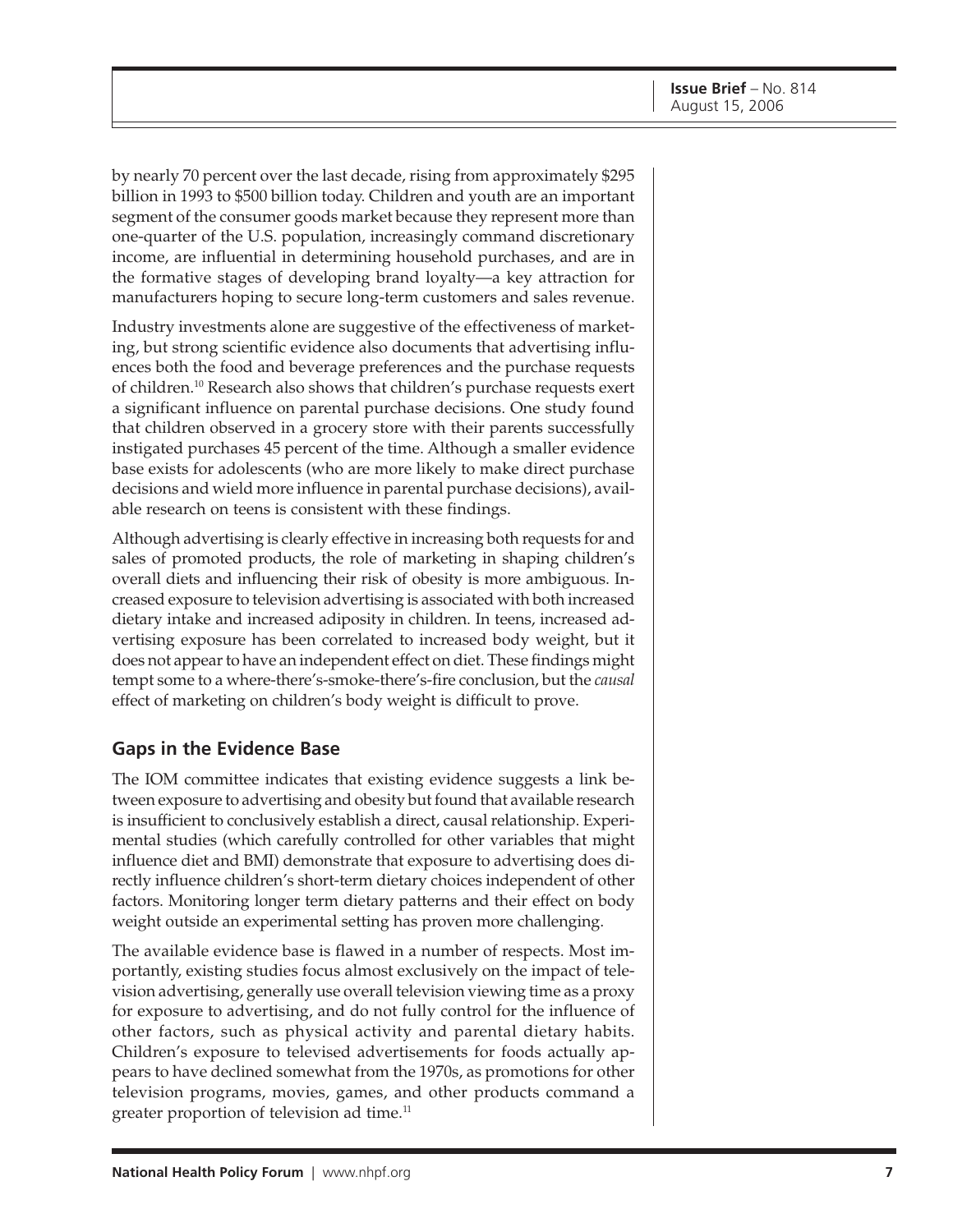At the same time, the increasingly diverse array of marketing techniques being used to target children, such as Internet-based promotions and product placement across multiple media, make it difficult to gauge children's overall exposure to food marketing messages. Industry analysts project a five-fold increase in expenditures on advergaming by 2009.12 Recently released research sponsored by the Kaiser Family Foundation<sup>13</sup> found that among 96 food brands selected for study because they are among the heaviest advertisers of foods during children's television programming, 85 percent had a corporate or brand Web site that would likely appeal to a young audience. The clear majority of corporate sites (73 percent) included at least

one advergame. Some type of brand mark or identifier was included in 97 percent of the games analyzed. While these data hint at the importance of newer forms of marketing, the scale, reach, and effectiveness of these techniques are not well documented.

**The increasingly diverse array of marketing techniques being used to target children make it difficult to gauge children's overall exposure to food marketing messages.**

Because exposure to marketing—whether through television, videogames, the Internet, or other forms of entertainment—is linked to sedentary activity, it is quite challenging to tease out the independent effect of marketing on obesity rates. The IOM committee concluded that if any direct causal relationship between exposure to marketing and childhood obesity exists, the independent influence of marketing is likely to be small given the broad range of variables that affect body weight. However, the committee also noted that even a small influence, aggregated over the entire population of children and youth, would represent a significant concern.

Although the IOM committee did not feel it could isolate and measure the relative influence of marketing on rising obesity rates, the committee strongly encouraged food and beverage manufacturers, restaurants, the advertising industry, policymakers, schools, communities, and parents to use marketing strategies to promote healthier nutritional choices for children. Despite limitations in the evidence base, the power of mass media to influence children's attitudes and behaviors has intuitive appeal. The IOM committee proposed a number of voluntary measures to redirect marketing activities away from high-calorie, low-nutrient foods and beverages and suggested that legislative mandates might be needed if voluntary efforts were unsuccessful (see "Future Directions").

#### **EXISTING REGULATORY FRAMEWORK**

As a form of commercial speech, advertising is protected by the constitutional right to freedom of expression. In order to enjoy First Amendment protections, commercial speech must concern lawful activity and not be misleading. Statutory, judicial, and administrative laws forbid the use of unfair or deceptive claims in advertising and allow for government regulation to guard against false advertisement. Further government regulation of truthful commercial speech is permissible provided that the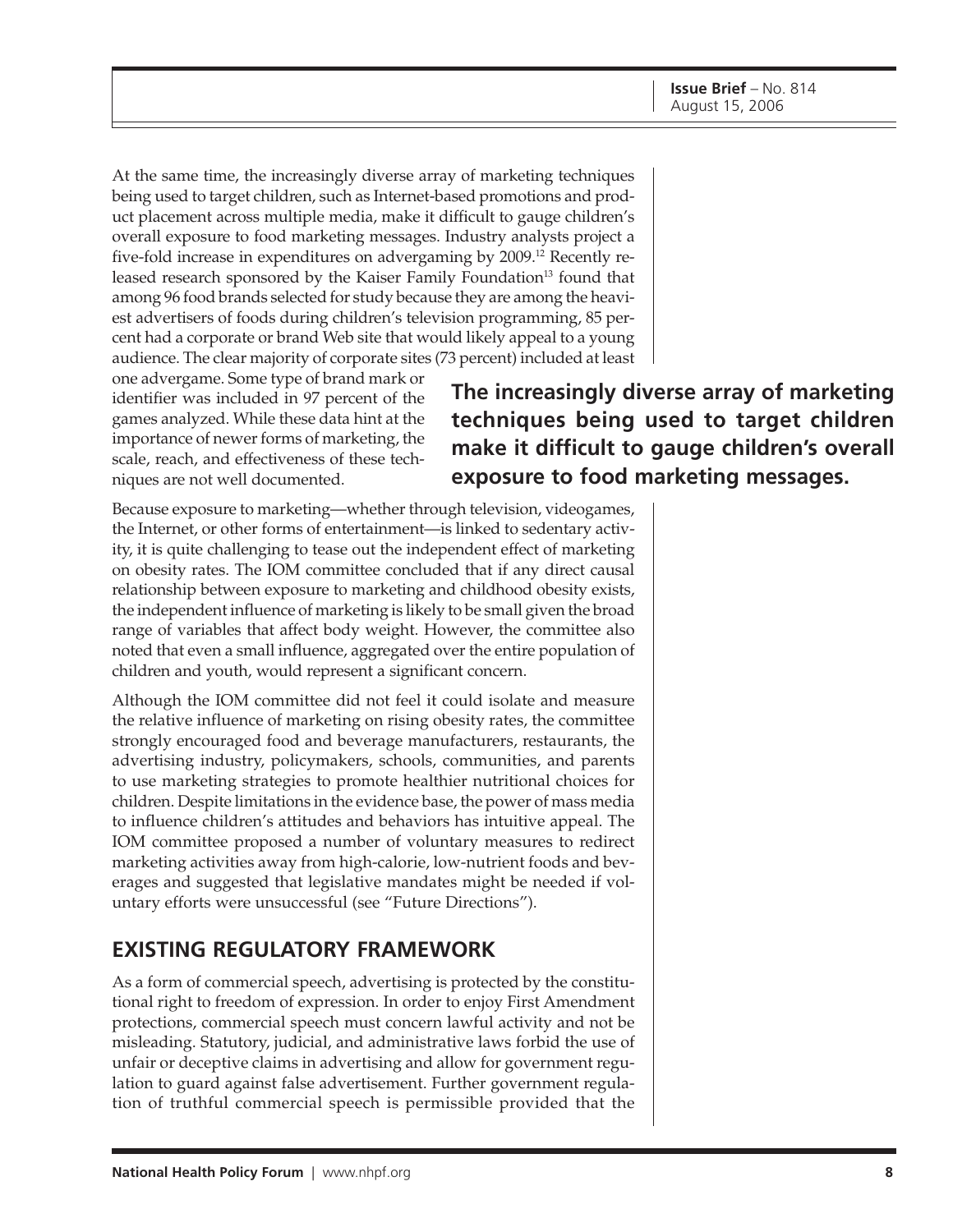governmental interest in such regulation is substantial, the regulation directly advances the governmental interest, and the regulation is not more extensive than is necessary to serve that interest.

Although First Amendment concerns limit regulation of paid advertising, some degree of governmental oversight does occur. Both the Federal Trade Commission (FTC) and the Federal Communications Commission (FCC) play important roles in regulating consumer advertising. The FTC is broadly authorized to regulate unfair or deceptive commerce practices and specially authorized to intervene in cases of false advertisement related to food products. The FCC is authorized to regulate broadcast media to ensure that broadcasters act in the public interest. Because the broadcast frequencies on television and radio are considered a scarce resource that broadcasters hold in trust for the general public and are uniquely pervasive in reaching the broad population, the constitutionality of regulations related to the broadcast media are generally held to distinct, less restrictive First Amendment standards, which give the FCC more regulatory latitude relative to the FTC.

Regulatory bodies and the courts have recognized the special status and cognitive limitations of children in determining the lawfulness of childoriented advertising practices and the regulation of such practices. In order to achieve mature comprehension of advertising messages, children must be able to both distinguish commercial from noncommercial content and attribute persuasive intent to advertising. Although children begin to differentiate ads from entertainment content as early as three years of age, children generally do not develop the ability to attribute persuasive intent to advertising until the age of seven or eight.14 Because they lack the ability to discern the self-interested claims of advertisements and cannot reasonably be expected to assume the "buyer beware" attitude common among adults, regulatory bodies have enacted special rules related to advertising directed toward children.

As the steward of a public resource, the FCC has relatively broad power to promulgate specific rules to protect the interests of children. FCC rules enforcing the Children's Television Act<sup>15</sup> limit the duration of ads in children's television programming on the broadcast networks to not more that 10.5 minutes per hour on weekends and not more than 12 minutes per hour on weekdays. The FCC also prohibits the broadcast of commercials for products during any children's programming associated with that product, a practice known as host selling. For example, FCC fined a television station for airing an ad for a Disney product during an episode of a Disney cartoon show. This type of regulation is motivated by young children's cognitive limitations in distinguishing program content from commercial messages.

In light of the special constitutional status of the broadcast media as a public resource, FCC generally has more regulatory latitude relative to FTC oversight of other media-based marketing practices. Government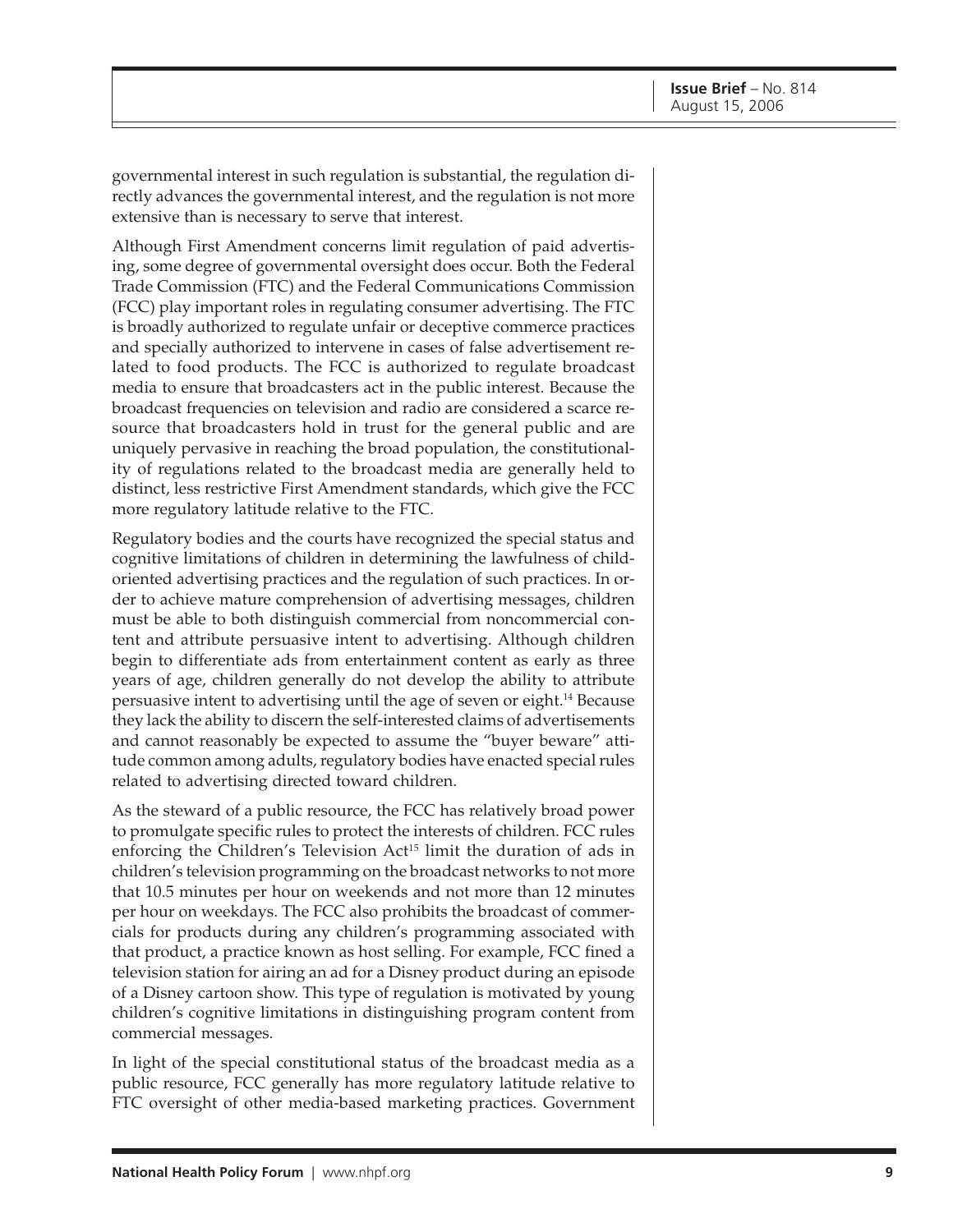efforts to restrict truthful, nonmisleading advertising to children outside of the broadcast media face a more stringent First Amendment test than FCC regulations. The courts have rejected some types of regulatory efforts largely because the restrictions imposed interfered with marketers' legitimate interest in communicating with adults. For example, in a recent case related to the regulation of advertising tobacco products to children, the court found that although the government has a compelling interest in protecting the health of children, its regulations must respect the integrity of communications between an advertiser and adults. The court's ruling stated that regulatory activities may not "reduce the adult population…to reading only what is fit for children."16 In contrast, in the special case of broadcast media, government regulation can infringe on marketers' rights to communicate with adults in order to ensure the protection of children.

As the media outlets accessed by children increasingly diversify beyond the broadcast networks, existing FCC efforts to regulate child-oriented advertising will have a diminishing impact and FTC rules will take on even more importance. FTC regulations to protect children have significantly broader reach than FCC rules, as they apply to all forms of promotion directed to children, regardless of dissemination media. To date, the FTC's regulation of the Internet, along with cable, satellite, and other forms of "subscription-based" television, through the Children's Online Privacy Protection Act (COPPA),<sup>17</sup> has been subject to ordinary First Amendment principles. This stringent constraint has largely limited FTC's authority in regulating child-oriented advertising to the prevention of misleading and deceptive practices.<sup>18</sup>

In crafting and enforcing rules related to defining misleading and deceptive practices, the FTC evaluates the legality of ads directed at children based on how they are perceived by children, rather than by adults. The FTC has required child-oriented ads to disclose relevant information in a manner understandable to children. In enforcing the Telephone Disclosure and Dispute Resolution  $Act<sub>19</sub><sup>19</sup>$  the FTC also specifically prohibits marketers from directing advertising for pay-per-call services at children under the age of 12 years unless the ad is for an educational service. The FTC has issued rules related to Web site collection of personal information from children, including disclosures regarding privacy policies and parental permission requirements.

Earlier efforts to enact more expansive federal regulation of child-oriented advertising were derailed by constitutional concerns. In 1978, the FTC initiated a rulemaking process known as "Kidvid" that would have significantly restricted or completely banned television advertising to young children. The rule was grounded in the notion that any advertising directed at young children is, by definition, unfair because of children's inability to discern persuasive intent. Congressional pressure led the FTC to withdraw its proposed rule and the Commission concluded that it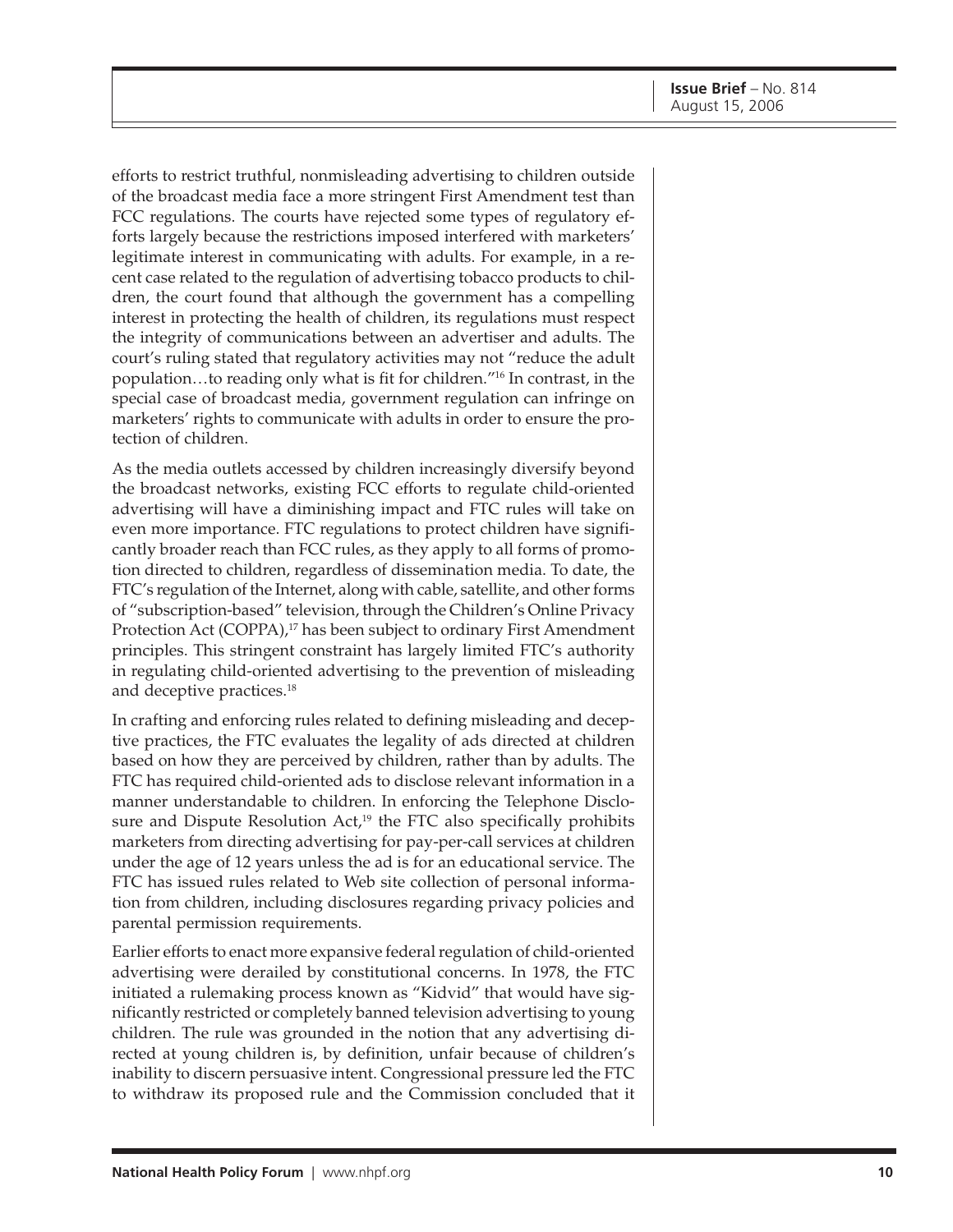would be difficult to proceed with the ban without infringing on First Amendment rights. The FTC officially terminated KidVid when Congress formally barred the Commission from promulgating any broad advertising ban based exclusively on the inherent unfairness of advertising to young children. Advertising bans have been adopted in other countries, such as Sweden and Norway, and in the Canadian province of Quebec, but the impact of these policies has not been formally evaluated. However, limited evidence suggests that national borders may not serve as effective barriers to children's broadcast media and advertising where it is common for other countries to transmit broadcasts that do not need to comply with the advertising bans.

## **INDUSTRY SELF-REGULATION**

In addition to government regulation of child-oriented advertising, the advertising and food and beverage industries have adopted voluntary, self-regulatory standards that seek to ensure that marketing directed at children is not inappropriately manipulative. Industry self-regulation has the potential to address concerns more immediately and responsively than

government intervention. Self-regulation is particularly important in areas where the FCC, FTC, and other agencies lack legal authority.

The Children's Advertising Review Unit (CARU) was established by the advertising industry in 1974 to set parameters for responsible advertising practices to chil-

dren ages 12 years and younger.20 CARU is funded by annual fees paid by companies who advertise to children, is operated by the Council of Better Business Bureaus (CBBB), is jointly governed by CBBB and the major advertising associations, and receives guidance from an advisory board of experts in education, child development, nutrition, mental health, and other relevant disciplines. CARU is charged with ensuring that all advertising targeted to children under the age of 12 is truthful, accurate, and takes into consideration young children's cognitive abilities.

CARU has issued guidelines that clarify the basic principles and practices that represent responsible marketing to children. The guidelines are broadly oriented to any type of advertising directed at children, are not focused solely on food and beverage products, and do not identify particular food products that should not be marketed to children. Rather, the guidelines prohibit techniques that might confuse children or undermine parental authority. For example, they specify that advertisers should not exploit the imaginative quality of children by promoting unrealistic expectations of product quality or performance and they prohibit ads that urge children to "ask your parents" to buy the product. Like FCC regulations, CARU guidelines do not prohibit the use of licensed cartoon characters and other entertainment-related tie-ins, but they do require a clear separation of entertainment programming from

**Industry self-regulation has the potential to address concerns more immediately and responsively than government intervention.**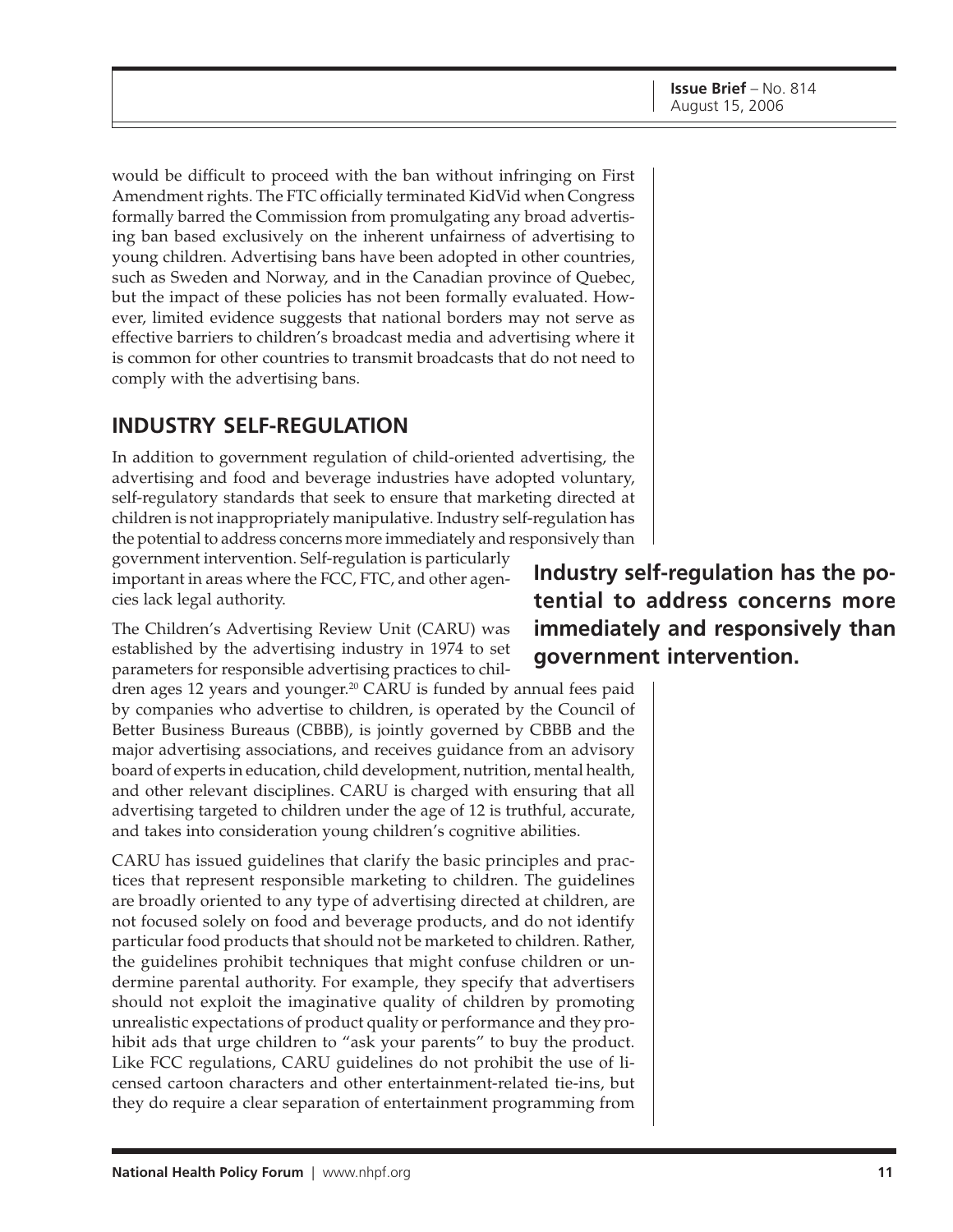paid advertising. The guidelines also require depictions that convey "sound" use of the product, including requiring an accurate portrayal of the role of the product within the framework of a balanced diet and prohibiting encouragement to eat excessive amounts of food.

Consistent with the voluntary nature of CARU guidelines, compliance with these standards largely rests on goodwill among industry, although CARU does engage in some limited enforcement activities. CARU's six-person staff reviews approximately 1,000 television commercials each month, along with print and radio ads and Web sites. Over the past 30 years, more than 1,200 child-directed ads have been investigated. Companies found to have violated CARU guidelines are identified in a press release, and their violation can be referred to the FTC if a regulatory infraction is identified. CARU itself does not impose fines or other penalties on violators.

Advocates have questioned the effectiveness of CARU efforts, citing both problems with current enforcement activities and inadequacy in the scope of existing guidelines. At a workshop convened by the Department of Health and Human Services (HHS) and FTC on July 14–15,

2005, consumer advocates raised a variety of concerns related to CARU's current operational practices. These concerns included charges that CARU is not adequately staffed to effectively monitor the volume of ads being run, does not provide the public with accessible mechanisms to file complaints, does not solicit input from consumer advocates, and does not have the authority to issue appropriate sanctions against advertisers who fail to comply with guidelines. Advocates noted that the guidelines themselves need to be updated to respond to newer forms of advertising and marketing, such as in-school promotions, advergaming, and "viral" (peerto-peer) marketing. CARU has taken steps to respond to these concerns, including developing a Web site to collect public complaints, and it has convened a formal industry workgroup to conduct a comprehensive review of its guidelines.

Individual companies and the industry trade association, such as the Grocery Manufacturers Association (GMA), have their own policies related to child-oriented marketing and some are placing increasing emphasis on healthier options in both their product portfolios and promotional strategies. Innovations in food and beverage products include new product introductions (for example, snacks that feature whole grains), product reformulations (for example, *trans* fat–free baked goods), new packaging (for example, single serving bags), and new labeling (for example, special logos to highlight product choices meeting specific nutritional guidelines).

A number of companies are also reconsidering their child-oriented marketing practices in order to limit advertising of low-nutrition food or, conversely, to increase the visibility of more nutritious offerings. For example,

# **The effectiveness of the Children's Advertising Review Unit has been questioned based on the adequacy of both enforcement activities and scope of guidelines.**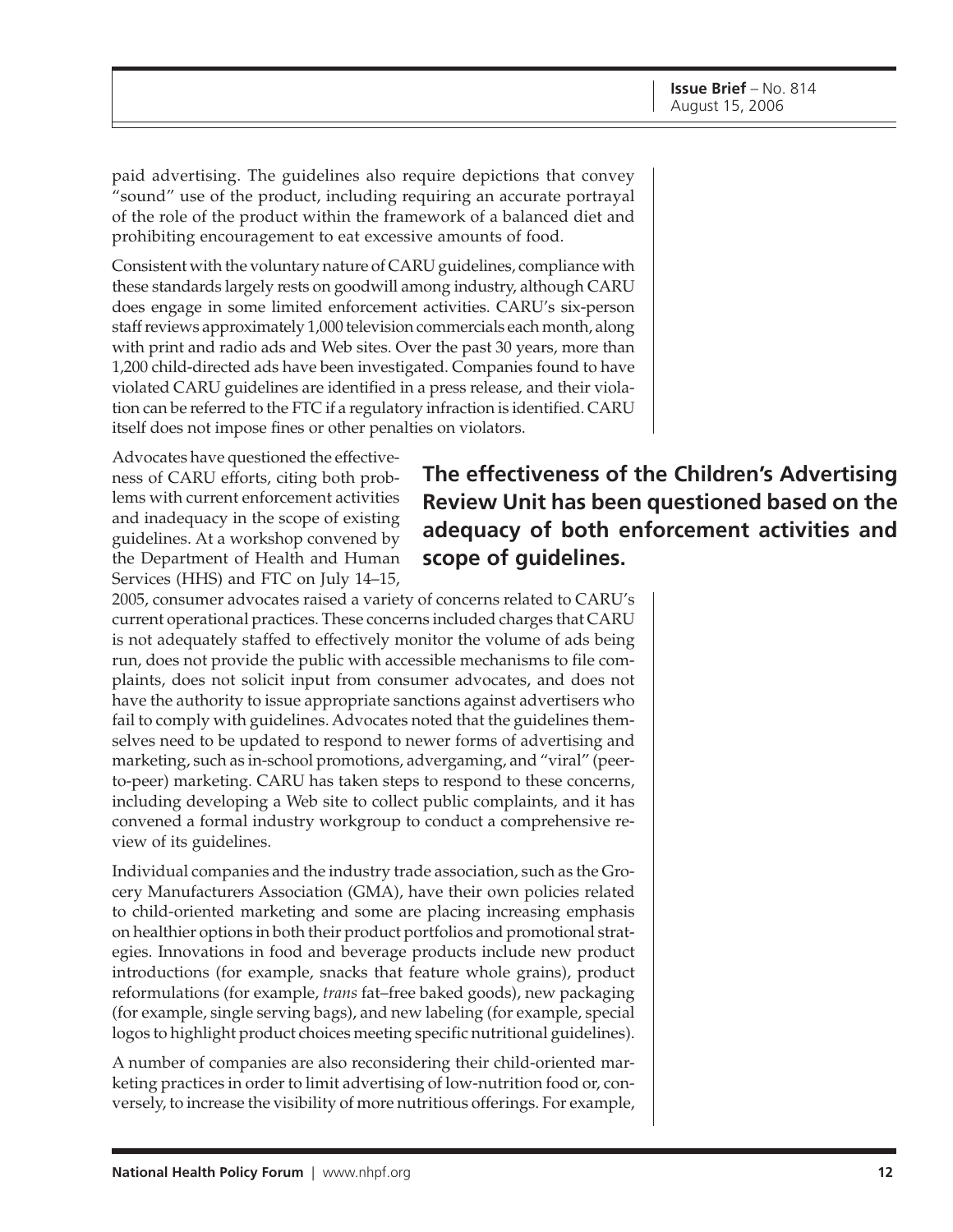the major soft drink manufacturers recently announced their decision to discontinue school-based sales and advertising of sweetened carbonated beverages in elementary schools. Similarly, Kraft has a long-standing policy not to advertise to children under the age of 6. The company recently decided to limit its television and Internet advertising directed at older children (aged 6–11 years) to those products meeting Kraft's nutritional standards (which are identified by its Sensible Solutions logo). These types of efforts are motivated by a growing consciousness among food and beverage manufacturers regarding the problems of childhood obesity, savvy business decisions based on changing consumer attitudes and product expectations, and concerns regarding the potential for increased government scrutiny.

### **FUTURE DIRECTIONS**

While industry-sponsored efforts suggest promising new directions in child-oriented marketing, regulators and experts believe that even more could be done to harness the creativity of food marketers to encourage children and their parents to make choices that support healthy diets. The IOM committee studying this issue strongly encouraged industry to continue expanding healthy product offerings and to accelerate efforts to shift marketing activities toward these more nutritional foods and beverages. The committee concluded that voluntary industry efforts were likely to be more feasible and expedient than increased government regulation, but it also recommended that regulatory interventions might be needed in the future if industry efforts appear inadequate.

Specifically, the committee recommended that if voluntary efforts related to children's television programming are unsuccessful in shifting the emphasis away from high-calorie and low-nutrient foods and beverages to the advertising of healthful foods and beverages, then Congress should enact legislation mandating the shift on both broadcast and cable television. In order to create some incentives for voluntary action by manufacturers, restaurants, and advertisers, the committee called on industry associations to incorporate more proactive principles in their self-regulatory guidance and suggested that exemplary performance should be recognized through formal awards.

Government agencies have also called for changes in food marketing practices. Prior to the release of the IOM report, a forum on "away-from-home foods" convened by the Food and Drug Administration (FDA) in December 2004 identified many of the same recommendations ultimately made by the IOM committee. In April 2006, shortly after the release of the IOM report, the FTC and HHS issued recommendations to CARU regarding specific ways that self-regulatory guidelines and enforcement processes could be improved to ensure responsible advertising of food and beverages to children. These recommendations include (i) expanding the CARU advisory board to add more individuals with expertise in fields related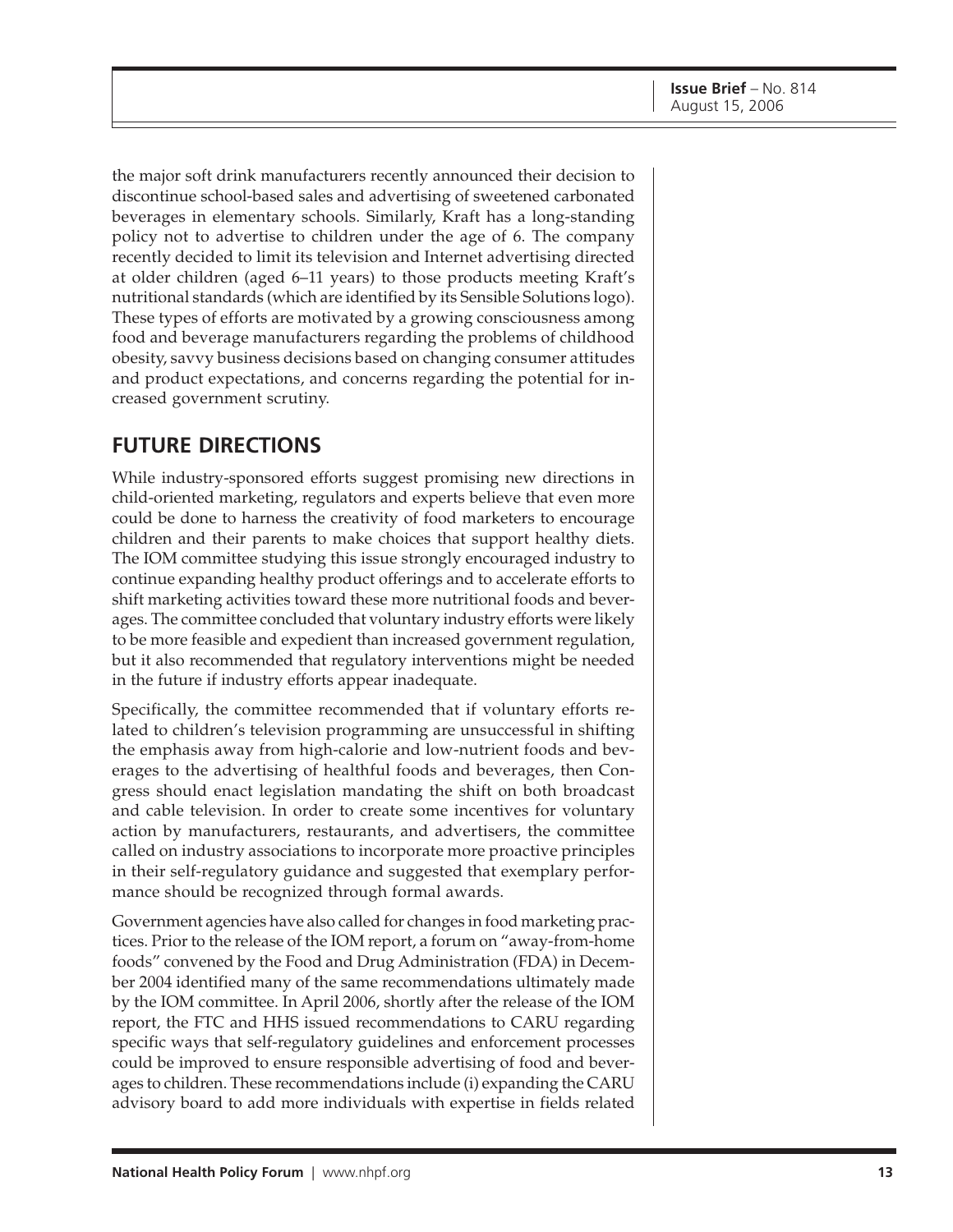to childhood obesity (such as nutrition), (ii) providing more direct mechanisms for parents and others to file complaints, (iii) making information about investigations and infractions more readily available, (iv) and evaluating the sufficiency of staffing resources. The agencies called on CARU to reassess the scope of marketing activities covered by self-regulation and to reconsider what types of sanctions should be instituted to deter violations, particularly repeated violations. The FTC and HHS also suggested that CARU consider some far-reaching options to reorient advertising practices to combat childhood obesity, and they asked CARU to consider the feasibility of establishing minimum nutritional standards for foods marketed to children; creating an independent third-party seal or logo program to identify more nutritious, lower-calorie foods; and limiting the product placement of foods in certain media.

Although much of the emphasis has been placed on industry self-regulatory efforts, the IOM committee did recommend a direct public sector role in promoting health dietary choices through social marketing campaigns. Like general marketing, social

**To improve the reach and impact of publicly sponsored social marketing, the IOM committee called for better collaboration between the public and the private sector.**

marketing seeks to influence the behavior of the audience. Rather than promoting the purchase of a particular product, social marketing promotes behaviors, such as healthy eating, that benefit the health and well-being of the audience and society as a whole. The committee determined that schools and government agencies could be more active in educating parents and children about healthy diets and proposed that additional public resources should be invested in the development of social marketing campaigns, including market research to assess the best way to communicate relevant messages to parents and children.

"Public service announcements" abound, but they often lack the sophistication and engaging appeal of commercial advertising. In order to improve the reach and impact of publicly sponsored social marketing, the committee called for better collaboration between the public and the private sector. Improved collaboration is necessary to ensure that privately funded market research, expertise, licensed characters, and media outlets be made more readily available to organizations seeking to develop and disseminate public service messages. Evaluations of social marketing campaigns, such as CDC's VERB campaign (which received no Congressional budget in fiscal year 2006 and will officially end in September 2006), suggest that these types of campaigns using applied marketing strategies can be very effective. However, ensuring successful outcomes requires formative research to carefully develop messages targeting the intended audience's culture, beliefs, and preferences; sustained funding; integrated marketing techniques; and ongoing monitoring and evaluation. By partnering with successful marketers and utilizing the communication techniques and marketing research data employed by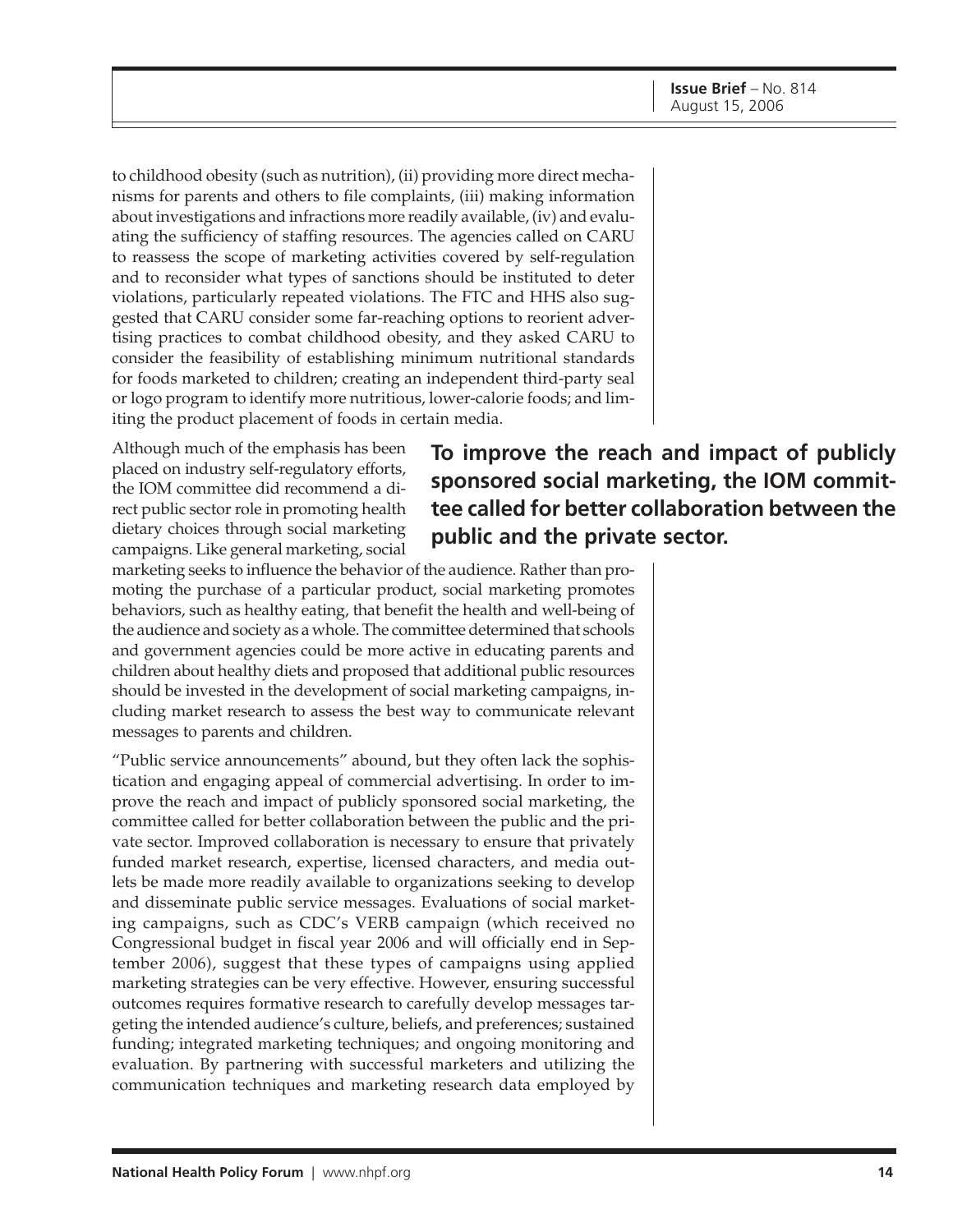commercial interests, social marketing campaigns can craft targeted messages that resonate and influence behaviors.

Models of public-private collaboration related to marketing of healthier diets already exist. For example, the Ad Council has developed a "Can Your Food Do That?" campaign with funding from HHS that encourages kids to see healthy foods as appealing snack choices. The Ad Council is a private, nonprofit organization that develops public service advertising and is funded by private donations and public grants. In developing its campaigns, the Ad Council relies heavily on the volunteer efforts of advertising agencies to develop ad content and on donated media air time and print space to broadcast announcements. In a similar example of public-private cooperation, Nickelodeon has recently announced plans to license the use of some of its most popular characters, like SpongeBob Squarepants and Dora the Explorer, for use in marketing fruits and vegetables.

## **CONCLUSION**

The convergence of the growing number of children burdened by obesity with the expanding evidence base on obesity's emotional, physical, and economic toll has heightened policymakers' sense of urgency to address this problem. Given the broad range of individual and societal factors influencing childhood obesity, action will be required along multiple fronts in order to reverse the current trends. The power of mass media and commercial advertising clearly has a role to play in combating the epidemic.

Policymakers will be closely monitoring voluntary efforts by the food, beverage, advertising, and broadcast industries to determine whether additional government intervention is warranted. An outright ban of advertising to children is unlikely in light of prevailing constitutional interpretations. However, more targeted regulatory restrictions regarding the form and content of child-oriented food and beverage advertising may be necessary if self-regulatory efforts are deemed unsuccessful.

Independent of policy decisions related to the regulation of commercial advertising, opportunities regarding public investment in social marketing campaigns to promote healthy dietary choices must also be considered. Such budgetary decisions will likely hinge on the extent to which private sector initiatives are viewed as effective. The topic of food and beverage marketing to children often elicits strong feelings and an adversarial dynamic. However, meaningful efforts that leverage the unique contributions and perspectives of both public and private partners would hold tremendous promise for improving the health of our nation's children.